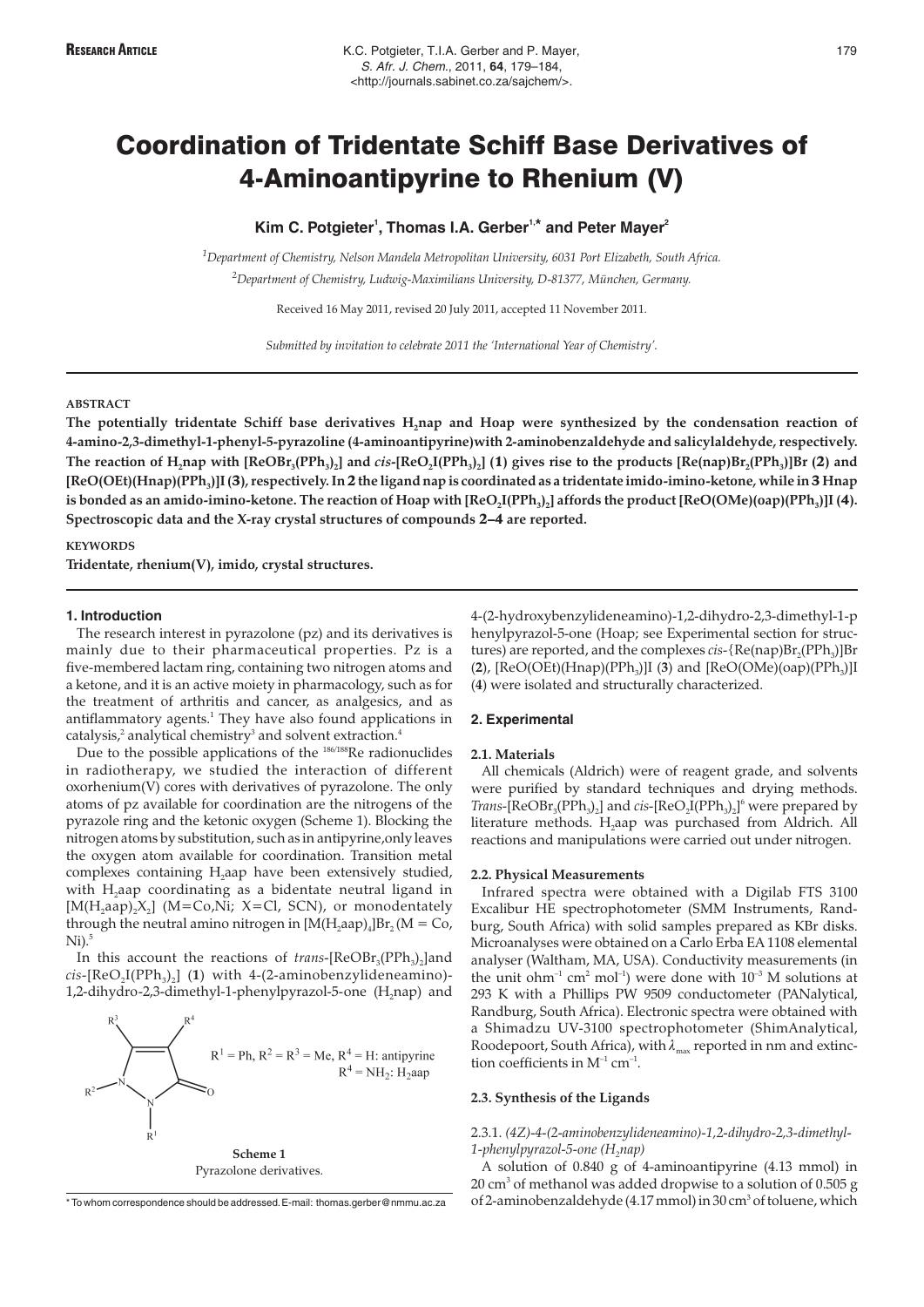

was kept at  $-18$  °C (with a sludge bath of liquid nitrogen/ 1,2-dichlorobenzene). The reaction mixture was allowed to warm to room temperature, and then refluxed for three hours. On cooling the solution to room temperature, a yellow precipitate separated which was removed by filtration and dried under vacuum. Yield = 87 %, m.p. = 168 °C. IR (cm<sup>-1</sup>):  $\nu(N-H)$  3039m, 3050m,  $\nu$ (C=O) 1646s,  $\nu$ (C=N) 1612 s. <sup>1</sup>H NMR ( $d_6$ -DMSO; see Fig. 1 for labelling of hydrogen atoms): 9.62 (s, 1H, *H*7), 7.52 (t, 2H, *H*15, *H*17), 7.36 (m, 3H, *H*14, *H*16, *H*18), 7.23 (s, 2H, N*H*2), 7.18 (d, 1H, *H*2), 7.09 (t, 1H, *H*3), 6.73 (d, 1H, *H*5), 6.57 (t, 1H, *H*4), 3.11 (s, 3H, C(12)*H*3), 2.36 (s, 3H, C(11)*H*3).

## *2.3.2. (4Z)-4-(2-hydroxybenzylideneamino)-1,2-dihydro-2,3 dimethyl-1-phenylpyrazol-5-one (Hoap)*

A mass of 3.038 g of 4-aminoantipyrine (0.0149 mol) and 1.776 g of salicylaldehyde (0.145 mol) were dissolved in 50 cm3 of methanol. The resultant solution was heated to reflux under nitrogen for three hours to give a yellow solution, which was cooled to room temperature and filtered. The filtrate was placed in a cold room  $(0^{\circ}C)$  overnight to produce yellow crystals, which was collected by filtration and dried under vacuum. Yield = 96 %, m.p. = 199 °C. IR (cm<sup>-1</sup>):  $\nu$ (C=O) 1653s,  $\nu$ (C=N) 1594s. <sup>1</sup>H NMR ( $d_6$ -DMSO; see Fig. 3 for labelling of hydrogen atoms): 9.68 (s, 1H,*H*7), 7.54 (t, 2H,*H*151,*H*171), 7.45 (d, 1H,*H*161),7.38 (m, 3H, *H*141, *H*181, *H*5), 7.30 (t, 1H, *H*3), 6.91 (m, 2H, *H*2, *H*4), 3.19 (s, 3H,  $C(121)H_3$ , 2.39 (s, 3H,  $C(11)H_3$ ).

#### **2.4. Synthesis of the Complexes**

#### 2.4.1. *cis-[Re(nap)Br2(PPh3)]Br* (**2**)

Solid *trans*-[ $ReOBr_3(PPh_3)$ ] of mass 0.105 g (109  $\mu$ mol) was added to a solution of 67 mg of H<sub>2</sub>nap (219  $\mu$ mol) in 20 cm<sup>3</sup> ethanol, and the mixture was heated under reflux for 3 h. After cooling to room temperature, the solution was filtered and the filtrate was allowed to evaporate slowly at room temperature. After two days brown crystals were collected. Yield =  $52\%$ , m.p. 192 °C. *Anal.* Calc.: C, 43.6; H, 3.2; N, 5.6. Found: C, 43.8; H, 3.4; N, 5.6 %. IR (cm<sup>-1</sup>):  $v(C=O)$  1593 m,  $v(C=N)$  1575s,  $v(Re=N)$  1095 m,  $v(Re-O)$  512 m,  $v(Re-N)$  440 m. Conductivity (DMF): 83. UV-Vis(MeOH): 313 (10450), 370 (5110).

#### 2.4.2. *[ReO(OEt)(Hnap)(PPh3)]I* (**3**)

Solid *cis*-[ReO<sub>2</sub>I(PPh<sub>3</sub>)<sub>2</sub>] of mass 0.104 g (120  $\mu$ mol) and 0.072 g of H, nap (235  $\mu$ mol) were dissolved in 20 cm<sup>3</sup> ethanol, and the mixture was heated under reflux for 3 h. After cooling to room temperature, the solution was filtered and the filtrate was left to evaporate at room temperature. After 3 days red crystals were collected, yield = 61 %, m.p.183 °C. *Anal.* Calc. for **3**. ½EtOH.½H2O: C, 48.1; H, 4.2; N, 6.6. Found: C, 48.2; H, 4.4; N, 6.8 %. IR(cm<sup>-1</sup>):  $\nu(N-H)$  3049 w, $\nu(C=O)$  1600s, 1578s,  $\nu(Re=O)$ 940 m,  $\delta$ (OCH<sub>2</sub>) 907 s,  $\nu$ (Re-O) 510 m,  $\nu$ (Re-NH) 440 m. Conductivity (MeOH): 116. UV-Vis (MeOH): 317 (13250), 370 (12300), 491 (420).

#### 2.4.3.  $[ReO(OMe)(oap)(PPh_3)]$ **I** (4)

A mixture of  $1(102 \text{ mg}, 117 \mu \text{mol})$  and Hoap (73 mg, 237  $\mu$ mol) in 20 cm<sup>3</sup> of methanol was heated under reflux for 2 h. After cooling to room temperature, the solution was filtered, and the filtrate was evaporated slowly, yielding brown crystals after 3 days. Recrystallization was from MeOH/CH<sub>2</sub>Cl<sub>2</sub>.Yield = 58 %, m.p. 179 °C. Anal. Calc. for 4. CH<sub>2</sub>Cl<sub>2</sub>: C, 45.0; H, 3.6; N, 4.1. Found: C, 44.8; H, 3.8; N 4.4 %. IR(cm<sup>-1</sup>):  $\nu(C=O)$  1599 s,  $\nu(C=N)$ 1569 s,  $v(Re=O)$  940s;  $v(Re-O)$  530 m, 510 m. Conductivity (MeOH): 106. UV-Vis (MeOH): 316 (12400), 370 (12250), 481 (350).

#### **2.5. Crystallography**

The X-ray diffraction studies were performed at 200(2) K using a Nonius Kappa CCD (for **2**), and an Oxford Xcalibur (for **3** and**4**) diffractometer with graphite monochromated Mo  $K<sub>a</sub>$  radiation  $(\lambda = 0.71073 \text{ Å})$ . The structures were solved by direct methods applying SIR97<sup>7</sup> and refined by least-squares procedures using SHELXL-97<sup>8</sup>. All non-hydrogen atoms were refined anisotropically, and the hydrogen atoms were calculated in idealized geometrical positions (Table 1). The data were corrected by a numerical absorption correction<sup>9</sup> after optimizing the crystal shape with XShape.<sup>10</sup> In 2 the Br<sup>-</sup> counter-ion is highly disordered, with a lot of remaining electron density present around it which could not be described properly. However, connectivity and other general features of the structure were confidently determined, and the molecular positional parameters of the atoms in the 'inner core' are well defined. In **3** the hydrogen atoms in the water molecule have not been considered in the refinement, with all the other hydrogens constrained. In **4** a split model has been applied to describe the disorder in N(2), N(3), C(13)–C(18). The *sof*ratio has refined to 0.66/0.34. Figure 3 shows the major part only.

#### **3. Results**

# **3.1. cis-[Re(nap)Br<sub>2</sub>(PPh<sub>3</sub>)] Br (2)**

The reaction of a twofold molar excess of  $H$ <sub>,</sub> nap with trans-[ReOBr<sub>3</sub>(PPh<sub>3</sub>)<sub>2</sub>] in ethanol led to the formation of the six-coordinate rhenium (V) complex salt **2**, according to the equation

 $[ReOBr<sub>3</sub>(PPh<sub>3</sub>)<sub>2</sub>] + H<sub>2</sub>nap \rightarrow [Re(nap)Br<sub>2</sub>(PPh<sub>3</sub>)] Br + H<sub>2</sub>O + PPh<sub>3</sub>$ .

The product is stable in air and in solution, and is soluble in polar solvents. It is a 1:1 electrolyte in DMF solution.

In the infrared spectrum a peak of medium intensity at 1095  $cm^{-1}$  is assigned to the Re=N(1) stretching frequency, with  $\nu$ [C(8)=O(1)] and  $\nu$ [C(7)=N(2)] of 1593 and 1575 cm<sup>-1</sup>, respectively (see Fig. 2 for atom-numbering). There is no band in the 920–990 cm<sup>-1</sup> region that can be ascribed to  $\nu$ [Re=O].

An ORTEP perspective view of the complex cation is shown in Fig. 1. Due to the disorder of the bromide counter-ion, the structure could not be refined properly. The connectivity and other general features of the structure, however, were confidently determined, and the molecular positional parameters of the atoms in the 'inner core' are well defined. The rhenium atom is at the centre of a distorted octahedron. The basal plane can be defined by the three donor atoms of the nap chelate [the imido N(1), the imino N(2) and ketonic O(1)] and Br(1), with P(1) and Br(2) in *trans* axial positions. The distortion is mainly the result of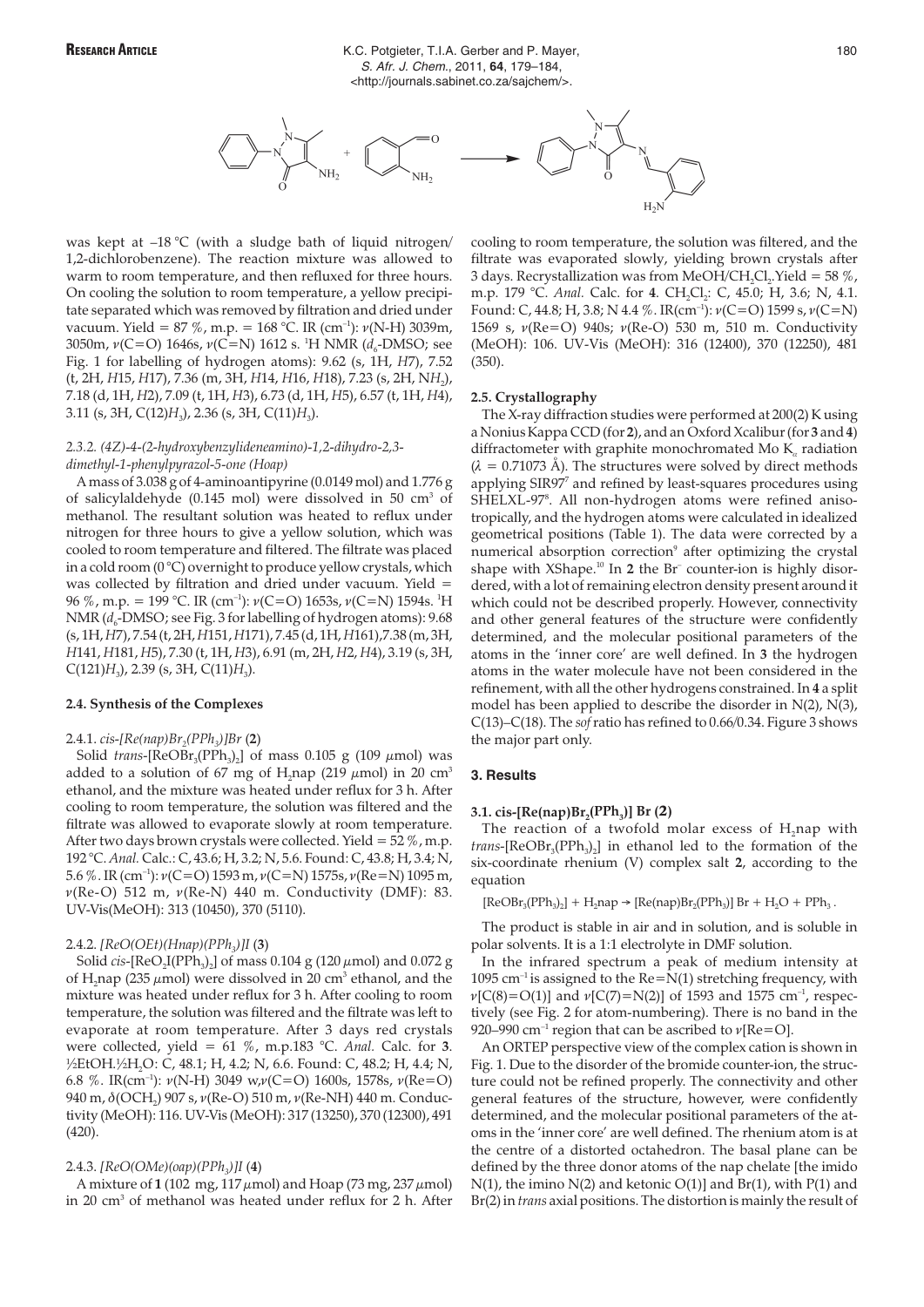|  | Table 1 Crystal and structure refinement data for the complexes. |  |  |  |  |  |  |  |
|--|------------------------------------------------------------------|--|--|--|--|--|--|--|
|--|------------------------------------------------------------------|--|--|--|--|--|--|--|

|                                                            | $\overline{2}$                | 3                                                 | 4                            |
|------------------------------------------------------------|-------------------------------|---------------------------------------------------|------------------------------|
| Chemical formula                                           | $C_{36}H_{31}N_{4}Br_{3}OPRe$ | $C_{38}H_{37}IN_4O_3P$ Re.½EtOH.½H <sub>2</sub> O | $C_{38}H_{36}Cl_2IN_3O_4PRe$ |
| Formula weight                                             | 992.60                        | 973.85                                            | 1013.70                      |
| Crystal system                                             | monoclinic                    | monoclinic                                        | triclinic                    |
| Space group                                                | P2 <sub>1</sub> /c            | P2 <sub>1</sub> /n                                | $P-1$                        |
| a(A)                                                       | 18.4849(5)                    | 18.1552(7)                                        | 8.9777(2)                    |
| b(A)                                                       | 15.7325(5)                    | 10.5717(5)                                        | 14.8943(5)                   |
| c(A)                                                       | 13.6918(4)                    | 20.1771(6)                                        | 16.3963(5)                   |
| $\alpha$ (°)                                               |                               |                                                   | 65.274(3)                    |
| $\beta$ (°)                                                | 102.563(2)                    | 96.620(5)                                         | 87.686(2)                    |
| $\begin{array}{c} \gamma \ (\r) \\ V (\r A^3) \end{array}$ |                               |                                                   | 74.037(2)                    |
|                                                            | 3886.4(2)                     | 3846.8(3)                                         | 1907.7(1)                    |
| Ζ                                                          | 4                             | 4                                                 | 2                            |
| $D_{calc}(g \text{ cm}^{-3})$                              | 1.562                         | 1.682                                             | 1.765                        |
| F(000)                                                     | 1778                          | 1908                                              | 988                          |
| $\mu$ (mm <sup>-1</sup> )                                  | 5.255                         | 4.047                                             | 4.219                        |
| $\theta$ range ( $\degree$ )                               | $3.2 - 25.4$                  | $4.2 - 26.3$                                      | $4.2 - 26.4$                 |
| Index ranges                                               | $-22/22, -18/17, -16/16$      | $-16/22, -13/11, -22/25$                          | $11/11, -18/18, -20/20$      |
| Reflections measured                                       | 23596                         | 18454                                             | 27595                        |
| Indpndt/obs reflections                                    | 7096/5723                     | 7764/3976                                         | 7727/6249                    |
| Data/parameters                                            | 7096/415                      | 7764/453                                          | 7727/419                     |
| Goodness-of-fit on $F^2$                                   | 1.954                         | 0.80                                              | 1.09                         |
| Final R indices $(1 > 2\sigma(I))$                         | 0.0802/0.2476                 | 0.0420/0.0833                                     | 0.0496/0.1049                |

a non-linear N(1)=Re-O(1) axis of  $160.3(4)^\circ$ , accomplished by Br(1)-Re-N(2) and Br(2)-Re-P(1) angles of  $170.3(3)^\circ$  and  $171.53(9)$ °, respectively. The bite angles of nap are N(1)-Re- $N(2) = 81.4(4)$ <sup> $\circ$ </sup> and  $N(2)$ -Re-O(1) = 79.7(4)<sup>o</sup>. The nap ligand acts as a tridentate dianionic moiety, with N(1) coordinated as a dinegative imido nitrogen. The Re-N(1) bond length of 1.72(1) Å is considerably shorter than the values found for Re<sup>v</sup>-NH and  $\text{Re}^{\vee}$ -NH<sub>2</sub> bonds [1.98–2.05 Å and 2.15–2.23 Å, respectively].<sup>11,12</sup> The Re-N(1)-C(1) bond angle of  $148(1)^\circ$  indicates a significant deviation from linearity of the coordination mode of the phenylimido unit with a reduction in bond order of the  $Re = N(1)$ bond. The Re-N(2) length [2.15(1) Å] is typical of Re<sup>v</sup>-N(imine)

bonds.12 The O(1)-C(8) bond length of 1.27(2) Å indicates a double bond, with the  $Re-O(1)$  length of 2.098(8) Å. The C(7)-N(2)-C(9) bond angle of  $124(1)^\circ$  is close to the ideal of  $120^\circ$ for a sp2 -hybridized nitrogen atom, with the N(2)-C(7) bond double at 1.27(2) Å.

# **3.2.** [ReO(OEt)(Hnap)(PPh<sub>3</sub>)]I (3) and  $[ReO(OMe)(oap)(PPh<sub>3</sub>)]I (4)$

These complex salts were prepared by the reaction of  $cis$ -[ReO<sub>2</sub>I(PPh<sub>3</sub>)<sub>2</sub>] with a twofold molar excess of H<sub>2</sub>nap and Hoap, according to the equation

 $[ReO_2I(PPh_3)_2] + H_2nap/Hoap + EtOH/MeOH \rightarrow 3/4 + H_2O + PPh_3$ .

**Table 2** Selected bond lengths (Å) and angles (°) for complexes **2**–**4**.

|                    |          | $\mathbf{2}$       |          |
|--------------------|----------|--------------------|----------|
| $Re-N(1)$          | 1.72(1)  | $Re-Br(1)$         | 2.505(2) |
| $Re-O(1)$          | 2.098(8) | $Re-Br(2)$         | 2.560(1) |
| $Re-N(2)$          | 2.15(1)  | $Re-P(1)$          | 2.422(3) |
| $N(1)$ -Re-O(1)    | 160.3(4) | $C(7)-N(2)-C(9)$   | 124(1)   |
| $N(1)$ -Re- $N(2)$ | 81.4(4)  | $N(2)$ -Re-O(1)    | 9.7(4)   |
|                    |          | 3                  |          |
| $Re-O(2)$          | 1.646(5) | $Re-O(3)$          | 1.877(4) |
| $Re-O(1)$          | 2.209(4) | $Re-N(3)$          | 2.155(5) |
| $N(3)-C(12)$       | 1.297(8) | $Re-N(4)$          | 1.979(6) |
| $O(2)$ -Re- $O(3)$ | 165.0(2) | $O(1)$ -Re-N(4)    | 169.4(2) |
| $O(1)$ -Re- $N(3)$ | 80.4(2)  | $N(3)$ -Re- $N(4)$ | 90.2(2)  |
| $P(1)$ -Re-N(3)    | 174.9(2) | $C(8)-N(3)-C(12)$  | 126.6(6) |
| $O(2)$ -Re- $O(1)$ | 84.9(2)  | $O(2)$ -Re- $N(3)$ | 91.8(2)  |
| $O(2)$ -Re- $P(1)$ | 93.2(1)  | $O(2)$ -Re- $N(4)$ | 100.3(2) |
|                    |          | 4                  |          |
| $Re-O(3)$          | 1.702(6) | $Re-O(4)$          | 1.886(5) |
| $Re-O(1)$          | 1.985(5) | $Re-O(2)$          | 2.171(7) |
| $Re-N(1)$          | 2.130(5) | $N(1)-C(7)$        | 1.296(8) |
| $O(3)$ -Re- $O(4)$ | 168.5(2) | $O(1)$ -Re- $O(2)$ | 170.9(2) |
| $C(7)-N(1)-C(9)$   | 126.5(6) | $Re-O(4)-C(37)$    | 147.1(5) |
| $O(1)$ -Re- $N(1)$ | 92.3(2)  | $N(1)$ -Re-O(2)    | 80.5(2)  |
| $O(3)$ -Re- $O(1)$ | 98.8(2)  | $O(3)$ -Re- $O(2)$ | 87.5(3)  |
| $O(3)$ -Re- $P(1)$ | 91.7(2)  | $O(3)$ -Re- $N(1)$ | 96.3(2)  |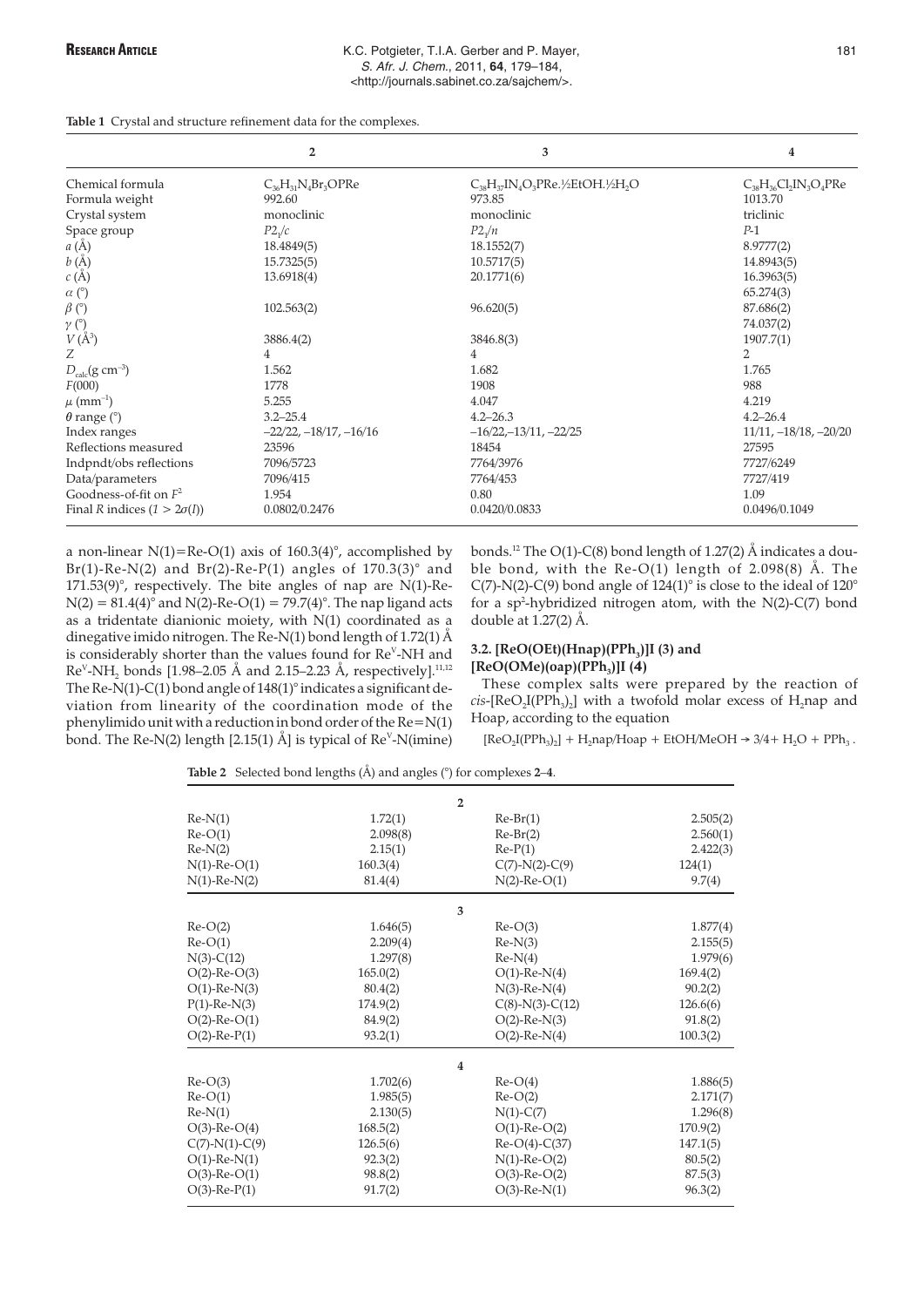

A single peak at 940 cm–1 in both the infrared spectra of **3** and **4** is assigned to the Re=O stretching vibrations, with  $v(C=O)$  and  $v(C=N)$  at 1600/1599 cm<sup>-1</sup> and 1578/1569 cm<sup>-1</sup>, respectively. The presence of the ethoxide is shown by an intense peak at  $907 \text{ cm}^{-1}$ , which corresponds to the ethoxy bending mode. The electronic spectra of **3** and **4** in methanol show two intense absorptions at about 315 and 370 nm, with a weaker one at around 485 nm. With reference to previous studies<sup>13</sup> the band at highest energy is ascribed to a ligand-to-metal charge transfer transition  $[p_7(Q^2) \rightarrow d_7*(Re)]$ , and the one at 370 nm to the  $p_7(Q(1) \rightarrow$  $d_{\pi}^*$ (Re)  $[d_{\pi}^* = d_{xx}/d_{yz}]$ . The weak absorption at lowest energy is probably due to a  $(\dot{d}_{xy})^2 \rightarrow (d_{xy})^1 (d_x^*)^1$  transition.

The asymmetric unit of **3** contains half molecules of ethanol and water of crystallization. The molecular structure (Fig. 2) shows a distorted octahedral geometry around the Re(V) atom, with the equatorial plane formed by the  $P(1)O(1)N(3)N(4)$  donor set, and the oxo O(2) and O(3) in *trans* axial positions. The *trans* angles O(2)-Re-O(3)[165.0(2)°] and O(1)-Re-N(4) [169.4(2)] contribute significantly to the distortion, with P(1)-Re-N(3) equal to 174.9(2)°. The N(3)-Re-N(4) bite angle  $[90.2(2)°]$ , being part of a six-membered metallocycle, is considerably larger than the O(1)-Re-N(3) one [80.4(2)]. The Re=O(2) distance of 1.646(5)  $\AA$  is shorter than for similar *trans* oxo-ethoxorhenium(V) complexes [average = 1.691(2) Å].<sup>14</sup> The Re O(3) ethoxo bond [1.877(4) Å] is similar to similar bonds,<sup>15</sup> but is substantially less than 2.04 Å, which is considered to be representative of a Re<sup>v</sup>-O single bond.11 Partial multiple bonding in Re-O(3) is consistent with the

large Re-O(3)-C(37) angle of 145.0(5). The O(3)-C(37) length of 1.41(1) Å is normal for a single bond. The Re-N(4) [1.979(6)  $\tilde{A}$ ] and Re-N(3) [2.155(5) Å] bond lengths are typical for the coordination of amido and imino nitrogen atoms, respectively. The Re-O(1) [2.209(4) Å] and  $O(1)$ -C(7) [1.278(8) Å] lengths illustrate the rare coordination of a ketonic oxygen to rhenium(V).

The structure of **4** (Fig. 3) is very similar to that of **3**. The rhenium atom is displaced from the least-squares P(1)O(1)N(1)O(2) plane towards the oxo oxygen atom O(3). This displacement is the result of the non-orthogonal angles  $O(3)$ -Re-P(1) = 91.7(2)°,  $O(3)$ -Re- $O(1) = 98.8(2)^\circ$ ,  $O(3)$ -Re-N(1) = 96.3(2)° and O(3)-Re-O(2) =  $87.5(3)$ °. This distortion results in a non-linear O(3)-Re-O(4) axis of  $168.5(2)$ °, with the Re=O(3) distance [1.702(6) Å] significantly longer than in **3**. The Re-O(4) length and Re-O(4)-C(37) angle are 1.886(5) Å and 147.1(5)°, respectively, which are very similar to those values in **3**. In the tridentate oap chelate,  $O(1)$  is monoanionic [Re-O(1) = 1.985(5) Å], N(1) is an imino nitrogen [Re-N(1) = 2.130(5) Å,  $C(7)-N(1)-C(9) = 126.5(6)°$ , and  $O(2)$  is a neutral ketonic oxygen  $[C(8)-O(2) = 1.27(1)$  Å, Re-O(2) = 2.171(7) Å]. The O(1)-Re-N(1) bite angle [92.3(2)°] is larger than the corresponding angle in complex **3** [90.2(2) $^{\circ}$ ], with the N(1)-Re-O(2) angle [80.5(2) $^{\circ}$ ] identical to that found in **3**.

# **4. Discussion**

The ligand H<sub>2</sub>nap gives rise to the formation of different types of products, depending on the starting complex. In its reaction



**Figure 1** ORTEP plot of [Re(nap)Br<sub>2</sub>(PPh<sub>3</sub>)]<sup>+</sup>(2), showing the atom-numbering. The bromide counter-ion and hydrogen atoms have been omitted.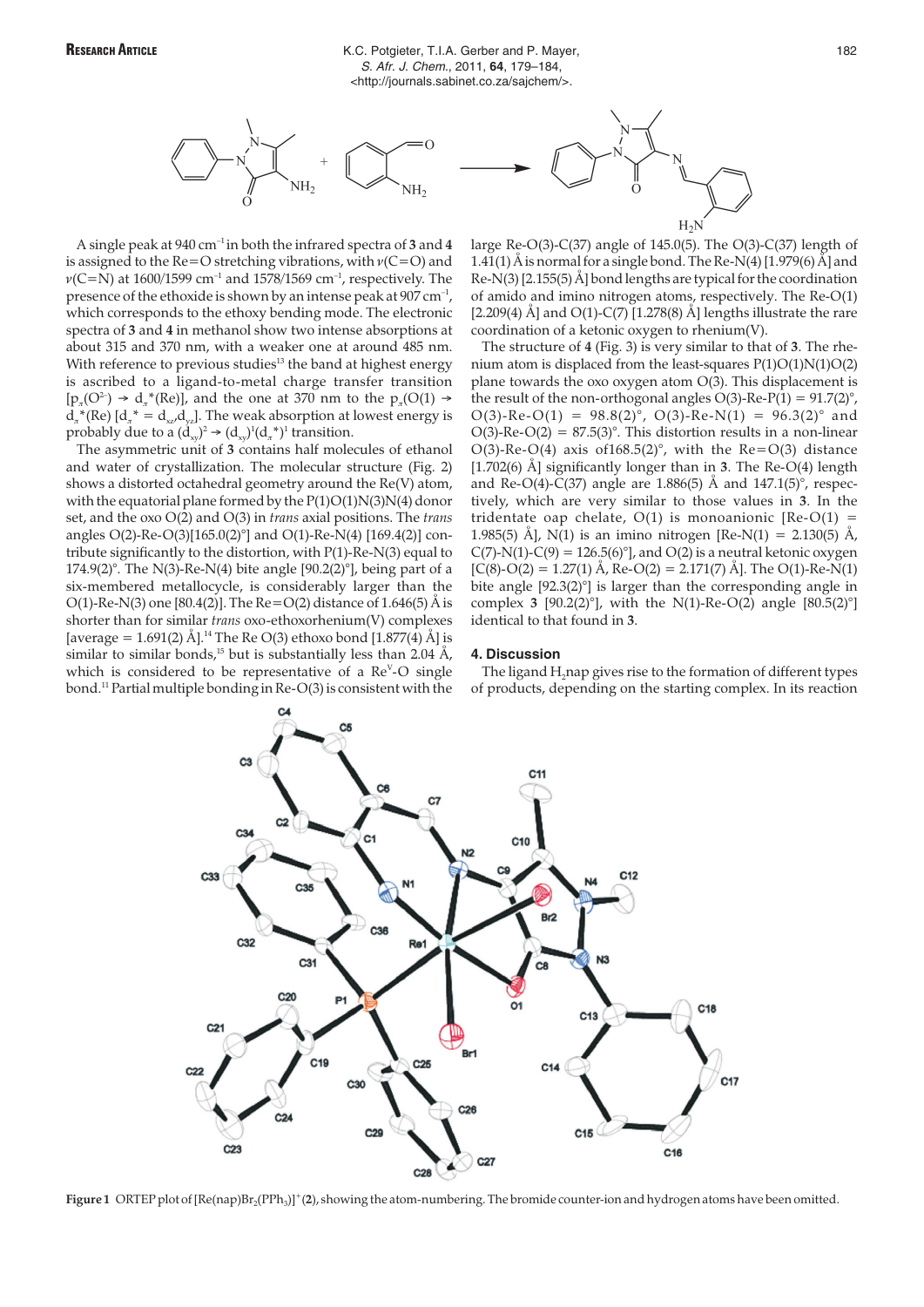

**Figure 2** The structure of  $[ReO(OEt)(Hnap)(PPh<sub>3</sub>)]<sup>+</sup>$ . The counter-ion has been omitted.

with *trans*-[ReOBr<sub>3</sub>(PPh<sub>3</sub>)<sub>2</sub>], the complex salt [Re(nap)Br<sub>2</sub>(PPh<sub>3</sub>)] Br(**2**) is formed in which nap is coordinated as a tridentate dinegative imido-imino-ketone. With *cis*-[ReO<sub>2</sub>I(PPh<sub>3</sub>)<sub>2</sub>] the oxorhenium salt [ReO(OEt)(Hnap)(PPh<sub>3</sub>)]I (3) is produced, with Hnap present as a tridentate monoanionic amido-imino-ketone.

Although amido formation from phenylamino compounds with the oxorhenium core is common<sup>12-15</sup> examples of rhenium(V) containing a tridentate imido-coordinated chelate have only been published recently.<sup>16</sup>

The reaction of Hoap with  $[ReO<sub>2</sub>I(PPh<sub>3</sub>)<sub>2</sub>]$  in methanol forms



Figure 3 Perspective view and atom-labelling scheme for the molecular structure of [ReO(OMe)(oap)(PPh<sub>3</sub>)<sup>+</sup>.The counter-ion has been omitted.